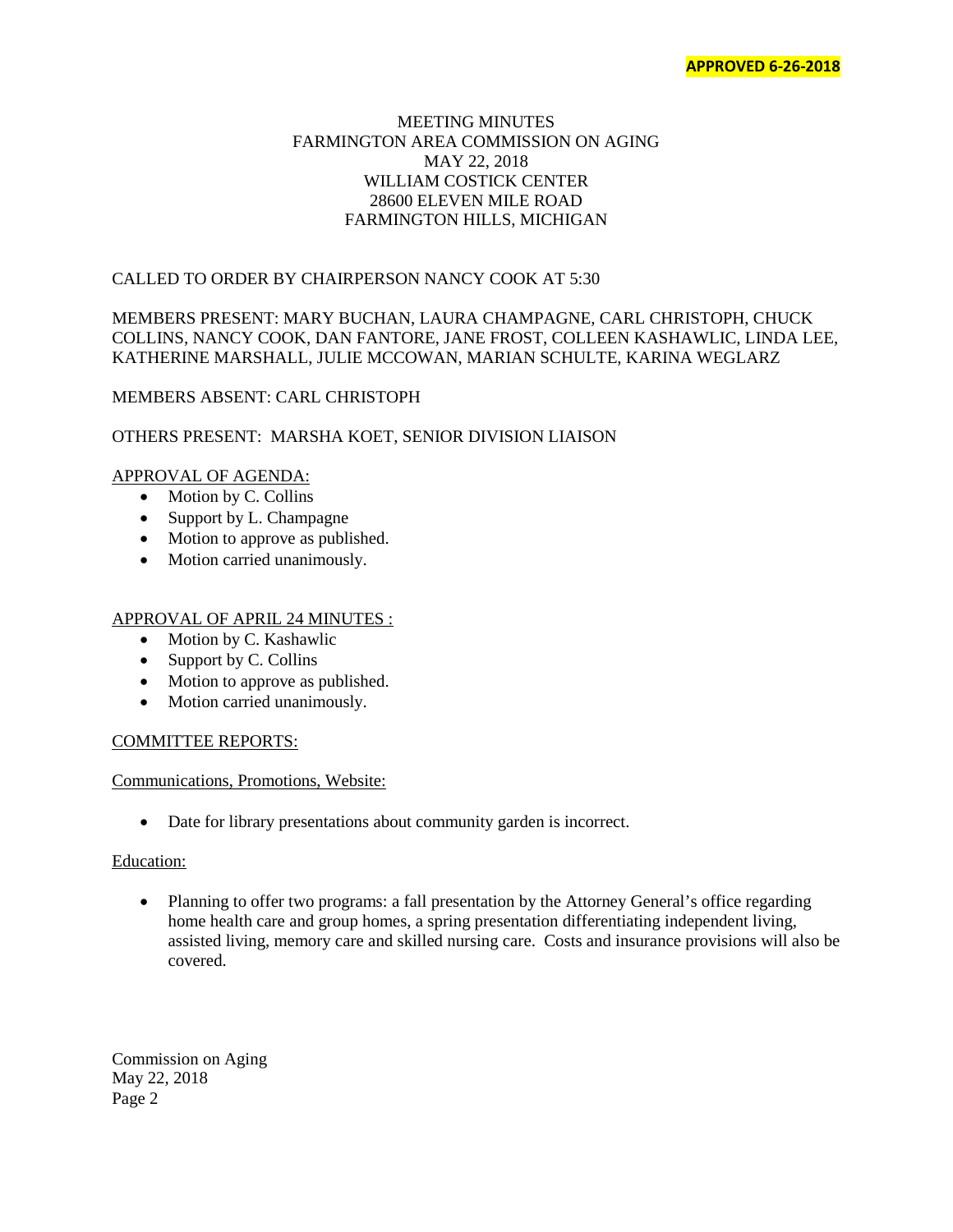## City Council Report:

• C. Christoph spoke to the Farmington Hills City Council on Tuesday, May 14, 2018 about the COA's accomplishments for the 2017-2018 year. Council member Rich complimented the COA on the brochure that outlined the year. It was done by J. Frost.

## Community for a Lifetime:

- Kudos to D. Fantore for sending a link to an NPR program regarding financial exploitation of seniors.
- J. Mc Cowan has contacted the Farmington Hills Chief of Police about police awareness and involvement in financial exploitation of seniors. Wayne County has dedicated judges to handle these situations, but Oakland County does not. Some discussion of what COA could do about this oversight.
- C. Kashawlic offer a questionnaire that is useful in helping seniors share their financial situation with family members.
- Community Garden: all time slots for volunteering at the Farmer's Market have been filled.

## Resource Directory:

• K. Kashawlic has completed editing of the directory, and she will send it to N. Cook. It will then go to the webmaster for indexing. Money for ads will be collected and given to M.Koet.

## Volunteer Recognition:

• This committee is inactive.

## Senior Division Report:

- M. Koet invited members to the May  $24<sup>th</sup>$  Health and Fitness Day
- Shredding is scheduled for June 5,
- Art on the Grand is June 2 and June 3. The senior division has a table for information and selling cookies.
- Members are encouraged to complete the Parks and Rec. survey.

## Old Business:

- The June  $26<sup>th</sup>$  meeting will be held at Longacre House. A count of attendees was taken.
- Ellen Schnackel, Director of Special Services, will speak at the June meeting. Members are urged to share ideas about Harrison High with her.

Commission on Aging May 22, 2018 Page 3

New Business: